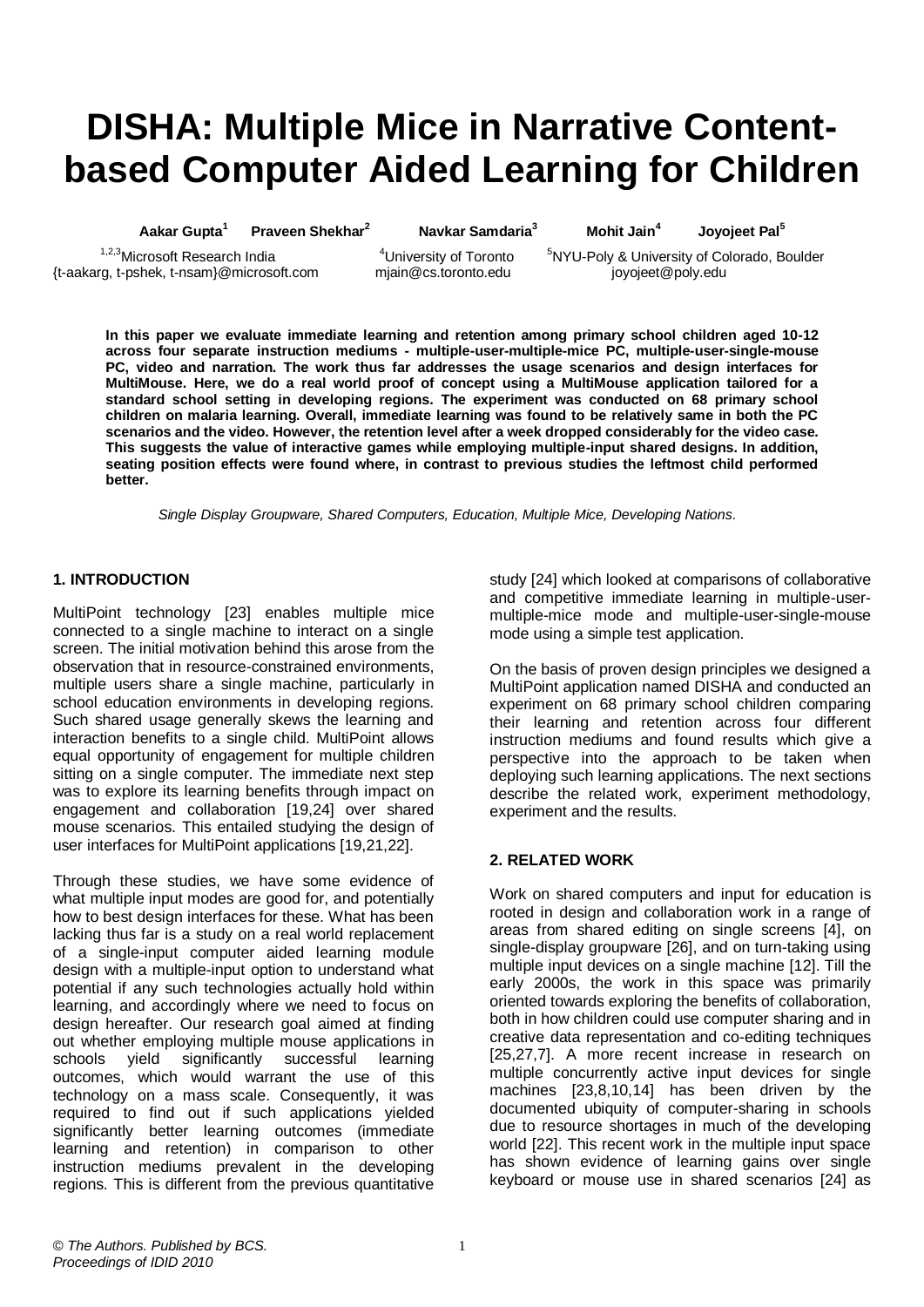well as changed patterns of engagement in such scenarios that require designers to account for collaboration in the design of such applications [19].

In the space of Computer-Aided Learning (CAL) applications for children in developing regions, the work is quite limited. Azim Premji Foundation (APF), an NGO dedicated to the cause of universal education has created CAL applications [2] for primary school children on various subjects. These applications enable the children to learn while playing games and are widely used across various schools in India.

## **3. EXPERIMENT METHODOLOGY**

As described by Katsioloudis [15], the learning outcomes of a visual-based learning material depend on multiple factors. Our goal in this project was to design learning content that could be used in a controlled experiment to measure the effectiveness of multiple-input scenarios. Our constraints were:

- The learning content should be contextually relevant.
- The content should be relatively new, so as to avoid evaluation bias based on students" past knowledge.
- The experimental design should include as many relevant learning modes, both with and without a technological intervention.
- The learning content should be exactly the same across all instruction mediums.
- The Novelty Effect for initial improvement related to new technology should be minimal [17].
- The evaluation tests should test learning, independent of any instruction mediumdependency.

## **3.1 Software Application Design**

Previous work [21] has shown that children respond well to interactive visual content as opposed to explicit instructional content. Our application is based on the design methodology of the widely used computer aided learning content of Azim Premji Foundation (APF) [2]. Such content follows a standard narrative-interactive loop format of some material shown on screen followed by a multiple choice Q/A, which is possibly the most popular means of children"s software. These games have a high tendency to fall prey to the random-lucky clicking by the students, where students not knowing the answers resort to random clicking and eventually get it right. We tried to minimize this problem by devising games which are closer to what we normally perceive as games rather than MCQs. Besides this, the games bear most of the effective CAL characteristics such as performance points, negative feedback ("Sorry! Try again"), positive reinforcement ("Congrats! It"s right"). As previously noted [16], students in developing regions are more accustomed to reading than listening to English, so Same Language

Subtitling (SLS) is included (Figure 1). Like previous works [21, 24], color coded mouse pointers are used to enable distinction among players. DISHA implements personalized scoring through *healthlines*, which displays the performance-based current health (score) of a user. The goal based progression thus achieved works towards building up and retaining student interest.

For the learning material, we sought content which came in the context of their learning, but was not so common that some children already know about it significantly. We decided on the disease Malaria – partly because the children have heard of the disease in day to day conversations, but there are many misconceptions floating around (especially for the students who have not yet studied it in their academic courses.) Also, no CAL application in our knowledge addressed the issue of diseases like malaria directly, though general health and hygiene issues were handled. The application was titled DISHA – **Dis**ease and **H**ealth **A**wareness.

As mentioned before, DISHA follows an approach where instruction on a part of the content is covered through a conversation based animation story onscreen called storyline. This is followed by an interactive game to reinforce the same content. Overall, there are 3 storylines followed by a multiple mice enabled game each; each of which covers the cause-spread, symptoms and preventive measures of malaria respectively. All the games support multiple mice, ranging from one to five at a time and hence support a single mouse configuration implicitly. These games are described below.



*Figure 1: The interface elements in DISHA during a storyline*

*Game1 (Figure 2):* This game follows after the symptom storyline to reinforce the concepts. For a multi-mouse scenario it implements the turn-taking model. The game play is based on the *card memory game*, with 12 cards appearing on the screen. Each card hides either a name or an image referring to a malaria symptom. In a round robin fashion (with a bulb showing whose chance it is), each player opens (clicks) two cards at a time, and needs to match a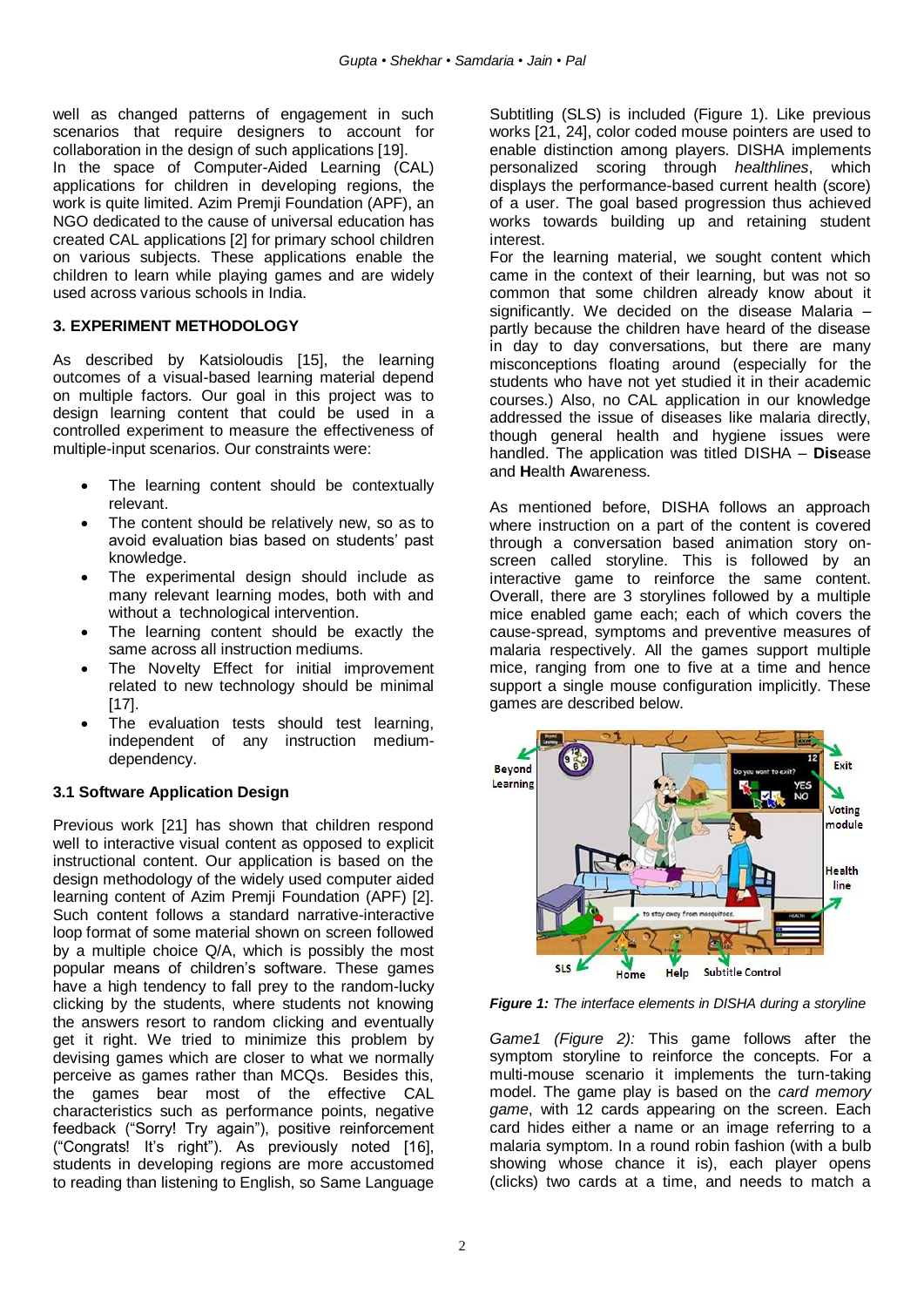symptom's image with its corresponding name to get the correct answer.



*Figure 2: A Screenshot of Game1 in DISHA*

[21] emphasizes that turn-taking model suffers from a limitation of decreased engagement among the nonactive students; but here these students need to remain active and see and retain the cards" position and content when the other players are playing. The game stresses on the fact that establishing connections between visual and verbal representations of a system results in meaningful learning [18]. Preliminary tests showed that children tend to help each other out during the game, though they were being individually scored.

*Game2 (Figure 3):* It follows after the prevention storyline and is based on a shared screen collaborative model. The students need to fill in the blank, by rearranging the letters and forming a word. The students have to drag the letters in the colored blanks provided; each color represents the corresponding player who has to fill it in. Collaboration is enforced as each child is given one or more blanks to fill; so they have to figure out collaboratively which letter goes into which blank. Even if one child gets his blank wrong everyone has to repeat the exercise, which forces them to work together.



*Figure 3: A Screenshot of Game2 in DISHA*

*Game3 (Figure 4):* It is the last game which revises the concepts learnt through a shared screen brick falling game. Labeled and colored bricks keep falling and each player has to collect their corresponding bricks into a basket which conforms to the label. Players use arrow buttons to move the bricks around. If a player drops a brick into the wrong basket, the brick falls again and again until the player gets it right.



*Figure 4: A Screenshot of Game3 in DISHA*

It is clear that the games differ in their design models – turn taking/collaboration/racing. This was primarily done so as to remove any sort of monotony that might arise while playing the same kind of game repeatedly. Also, it was conjectured that this would boost retention as different games will lead the children to remember each aspect of the disease differently and hence later, they would be able to distinguish among them.

#### **3.2 Evaluation Method Design**

The primary goal was to evaluate the students' learning through a MultiMouse instruction medium and compare it across other instruction mediums. The aim was to see how the interactive learning games affected a student's learning. We decided upon three separate mediums on account of their comparative value against MultiMouse and the frequency and ubiquity with which they were being employed in schools (in the context of developing regions) – SingleMouse (Multiple children sharing a mouse and playing the game); Video (A group of children watching a video on a big screen.); No-Visual Narration (A group of children was narrated the learning material.) And finally, we kept a no intervention to group to validate if the children had any significant external factors affecting their learning outcomes while the experiment was being conducted.

To ensure that the learning material to which the students were being exposed was semantically equivalent, the content for all the instruction mediums was derived from DISHA. For SingleMouse, DISHA itself was used, albeit with only a single connected mouse. For the Video, a film of the storylines in DISHA was created. Since the games simply reinforced the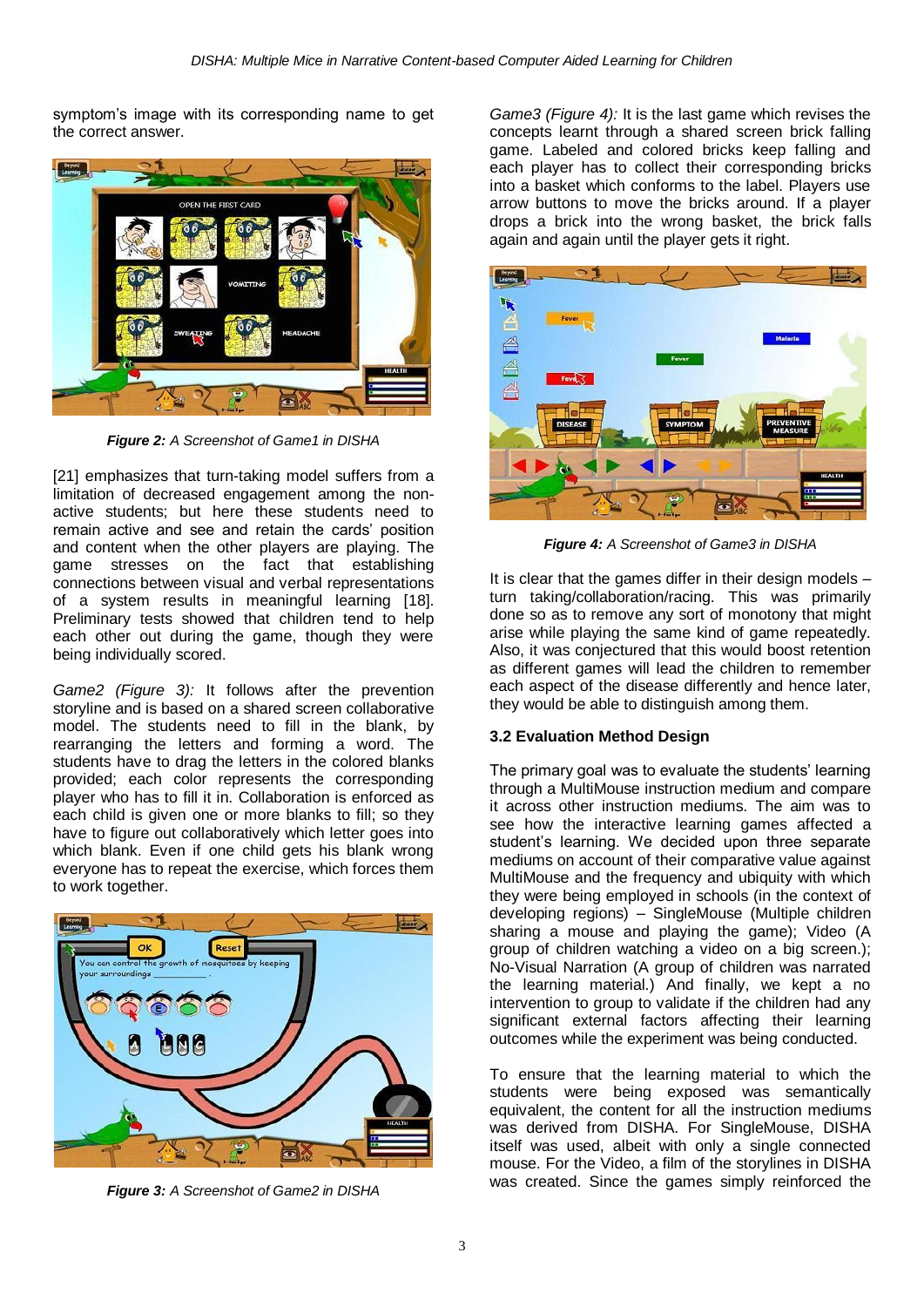content of the storylines, the video content was equivalent to that of DISHA. For the No-Visual Classroom, a narration of the same content was given. In this case, it was particularly essential that while someone was narrating the content the resultant effect of a human intervention remains minimal to keep the results meaningful; consequently the instructor did not indulge in any interactive activities with the students.

Learning outcomes in our case refer to the factual learning that occurred during the intervention. Though, it would be interesting to observe if affective learning [5] took place wherein students actually take the necessary steps to keep away from malaria after the instruction such as asking their parents to get a mosquito net, not allowing dirty water to collect etc. Affective learning is when the learning leads to a growth in attitudes and feelings; when the learning exerts an influence over the behaviour of the student. Quantifiably, learning refers to the difference in knowledge before and after a certain treatment and therefore a paper based Pre-Post test methodology was adopted to ascertain the factual learning outcomes of each of the mediums.



*Figure 5: Students giving a Post-Test. Notice, a student hiding his sheet using the notebook.*

An immediate Post-test was scheduled to test and compare *immediate learning*. A surprise retention test was scheduled one week after the intervention to test and compare the *retention* amongst students across mediums.

Evaluation tests were decided to consist of MCQs based on the content to yield empirical, verifiable statistics. All the three evaluation tests namely Pre-test, Post-test and Surprise test consisted of the same MCQs with the same options, to effectively compare the three results against each other. Notably, the options in the Surprise test were jumbled up after the Post test, so as to prevent the results from getting influenced by students getting the answer correct not because they remember the answer, but because they remember the corresponding option number.

For the experiment to yield results usable in the real world scenario, we specified a set of criteria for selecting the right student population:

- The students should have a basic understanding of English as the application supported English.
- The students should be such that they have not been introduced to malaria in their academic curriculum to avoid conflicting content, if any.
- The students should be reasonably sensitized to the usage of computers and mice, so as to keep the novelty effect of the intervention low.

The set of students we selected were  $4<sup>th</sup>$  grade students, aged 10-12 years from an English medium school, which conducted two computer classes weekly.

#### **3.2 Preliminary Test Run**

Before the final experiment was conducted, we conducted a test run, which helped us define several parameters for the final experiment and pointed us towards variables that need to be controlled to get the most accurate results. Following are some of the observations –

- We noted that all the students were able to complete the tests within a duration of 10 minutes.
- The single-gender groups were collaborating the most effectively.
- While the tests were taking place, the teacher left the class for a minute and the students started shifting from their seats, trying to look into others" sheets. This prompted us to have a mandatory teacher presence during our intervention.

Besides this, significant changes were made in the questionnaires to remove ambiguity from the questions and make the language simple and understandable.

## **4. EXPERIMENT**

The experiment was conducted over a span of two days in the school. The computer classes in school sometimes consisted of CAL applications previously mentioned [2] which helped reduce the novelty effect among students. 68 students from the two sections of  $4<sup>th</sup>$  grade – 4A and 4B were selected to be part of the experiment. 4th grade was selected as in the school"s academic curriculum the introduction to diseases such acquering curriculum are incorporated to discussed as malaria is covered in the  $5<sup>th</sup>$  standard syllabus. Collectively, the two classes were divided into five groups, each pertaining to a different instruction medium.

We asked the class teachers of the respective grades to randomly divide the students into groups so as to ensure that every group is balanced mix of high- and low-achiever students. This was done to remove the possibility of any discrepancies in the results due to imbalanced allocation of students, if a complete random selection was made. Importantly, the teachers were *not* told which group will be exposed to which form of instruction, to remain free of any biases.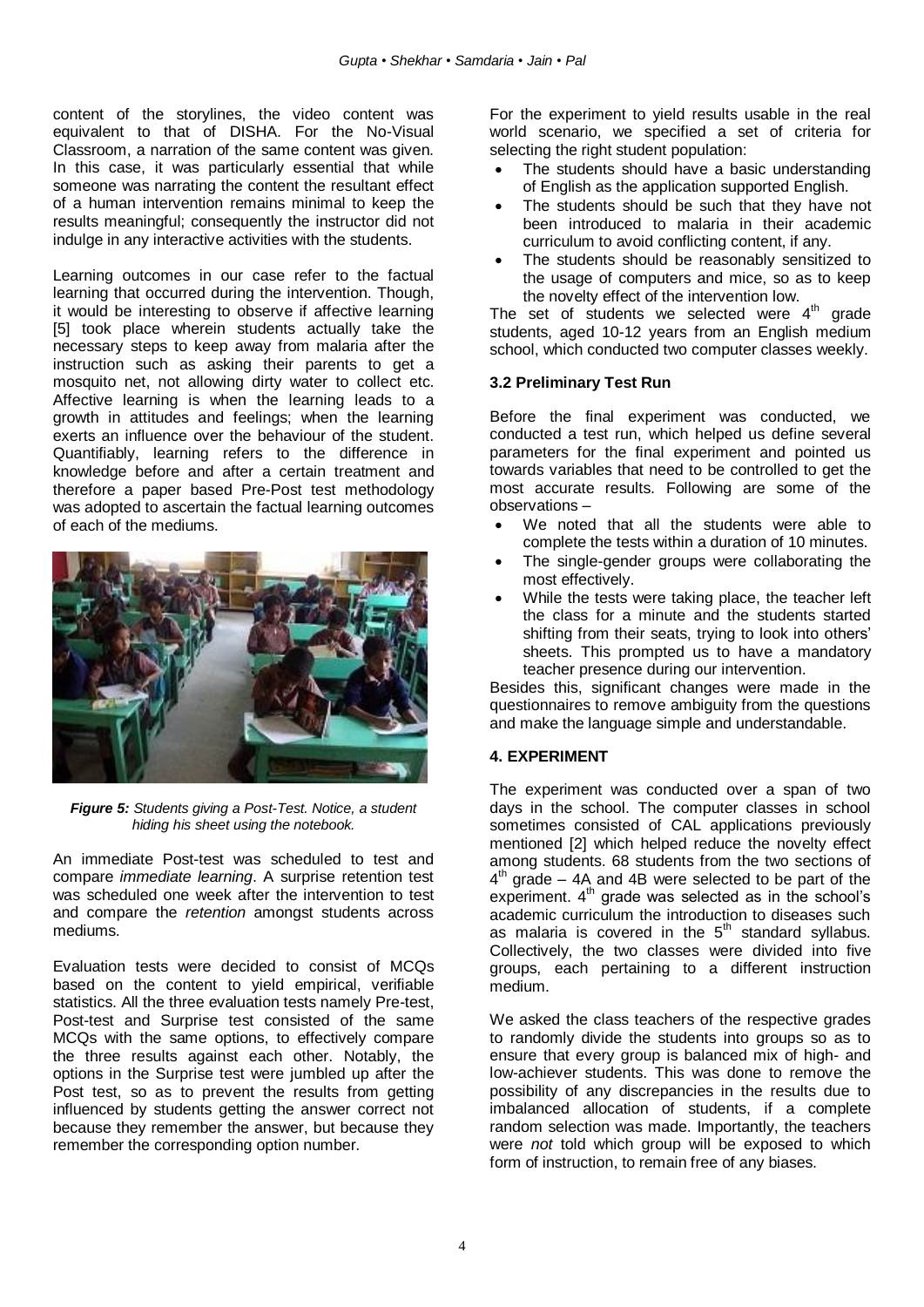

*Figure 6: DSM Mode - Notice the proximity between the mouse and the hands of right and centre kids as the left one watches*

The number of students in each of the groups could not be made uniform because of practical constraints such as the lab and video room capacity. Moreover, it would have created an unnecessary disturbance in the school"s regular studies if other measures would have been tried. Also, the duration of each of the instruction sessions could not be made the same as it depended on how much time the students take to play a game. But the learning content for all the sessions was kept strictly the same.

A paper based pre-test and a post-test were administered in the classrooms immediately before and after the instruction session respectively. Surprise test was administered one week after the intervention. A person to oversee the test sessions was present at all times, in addition to the teacher. The teacher"s presence was important so as to maintain seriousness amongst the students and ensuring that no cheating takes place. The tests consisted of 10 MCQs, for which a time of 10 minutes was given, based on the previous test run. We shall now describe each instruction session individually:-

*DISHA–MultiMouse (DMM):* The session was conducted in the school computer lab with 18 children, where the equipment and the software were setup and a person was present to get the children started and monitor the session. The setup was tried and tested once before to prevent any malfunction during the instruction session. Six groups each with 3 children sat on six computers with every child having a mouse of his/her own and played DISHA. All groups were singlegender groups, which have been evidenced to be more effective in earlier works [1,11] and which was also an observation in our prior test run. Each group was randomly assigned 3 boys or 3 girls considering that 3 has been shown to be a good grouping criterion [28] and the fact that with more than 3 children on a single screen, it is difficult for the kids at the edges to sit and see the screen comfortably.

*DISHA–Video (DV):* 15 children sat in front (but at a distance) of a large LCD screen and watched the video in a video room. A person to initiate and monitor the session was present.

*DISHA–SingleMouse (DSM):* This session was again conducted in the computer lab with 14 children with a setting similar to DMM; the difference being that here there were four groups of 3 and one group of 2 children. The 3 children in a group shared a single mouse amongst themselves while playing DISHA. The mouse was kept in the central-right position with respect to the screen, which is normally the case in such labs. Note that, the children came in the lab randomly, but one by one and hence did not get to choose their seat. This was done purposely so as to prevent a high achiever (and usually dominating) child from taking the centre seat on a computer, as was shown to be the trend previously [22].

*No–Visual Narration (NVN):* 12 children sat in a classroom and were narrated the content about Malaria which was taken from the application. The narration was performed by a person from our team, so as to ensure a slow and steady flow and have no interactions with the children to minimize human impact.

*No-Interaction (NI):* This group was the smallest one with 9 children and was sent to play games, while the other instruction sessions were going on. It was necessary that the results are not affected by any external factors (such as the teacher telling the students about malaria) during the intervention period from the pre tests to the retention tests. The NI group was kept so that if the students' performance would have been found to be escalated in the later tests, it will clearly indicate the involvement of an external factor and the results would not have been empirically sound.

Immediate learning is measured by the percentage difference in the pre and post-test scores. Retention is measured by the percentage difference in the post-test and surprise test scores. While going through the surprise test scores, we noticed some questions where the students had responded wrongly to it in the posttest, but correctly in the surprise test. We inferred two reasons for it: a) These were lucky guesses or b) The students gained the knowledge from external elements (home/teacher/peers). Since our focused objective was to test only the recall value of the instruction mediums, we eliminated the points of such responses from our analysis to get as exact results as possible.

## **5. RESULTS**

#### **5.1 Immediate Learning**

We determined that the type of instruction session given to the students did have a significant effect on the immediate learning outcomes (Figure 7(a) of the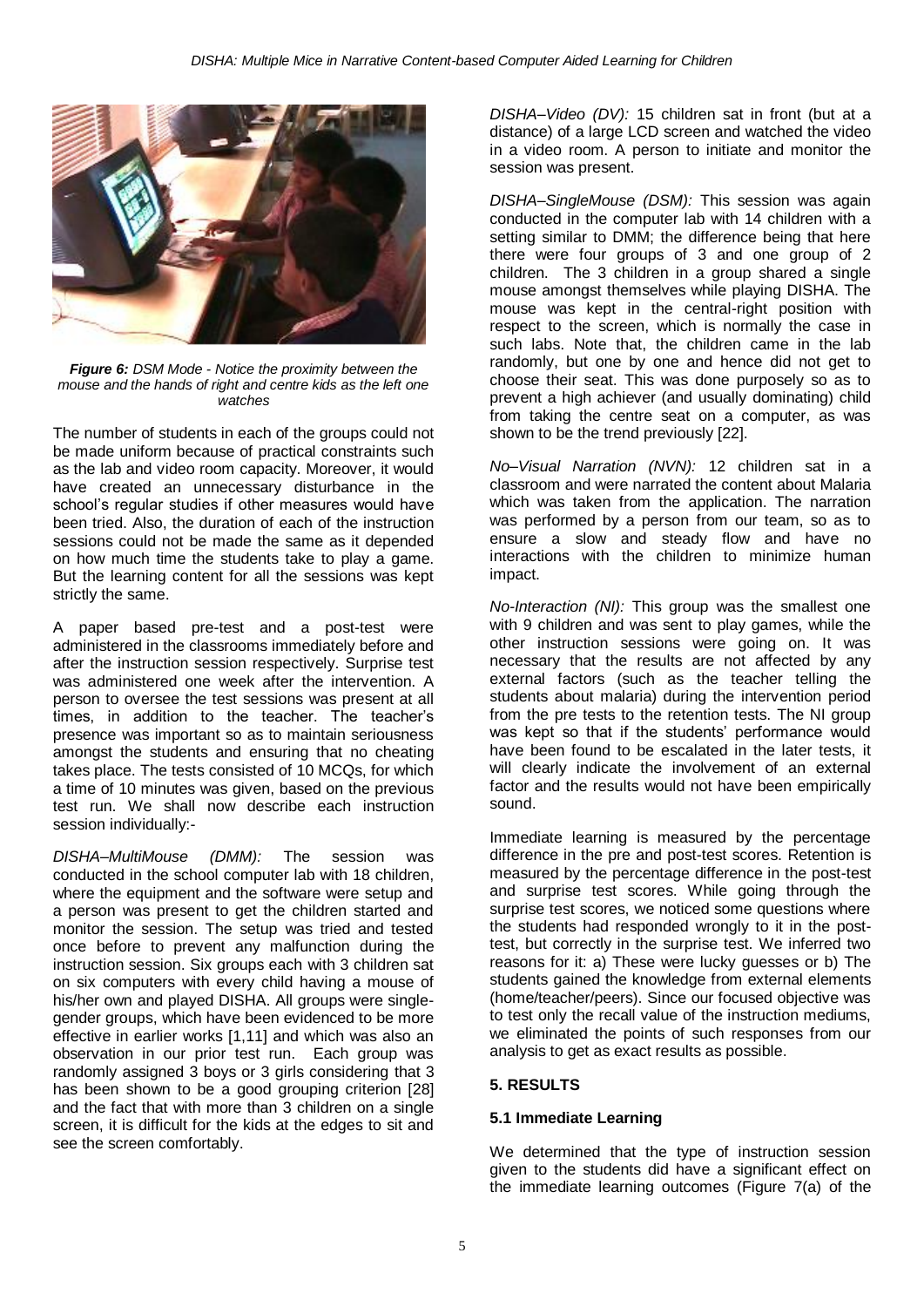students  $(\chi^2(4, N= 68) = 0.00078, p<0.05)$ . T-tests with alpha 0.05 were used to determine if the immediate learning of each group was statistically significant. We observed significant learning in the groups DV (*t*(28)=2.04, *p*=0.02<0.05), DMM (*t*(34) =2.03, *p*=0.02<0.05) and DSM (*t*(26)=2.05, *p*=0.04 < 0.05); while the NVN and NI groups do not reflect significant change. The poor performance of NI group assured the non-existence of any external factor affecting learning. The difference between the learning in DV and DMM is noticeable, but its significance is not reflected in the statistics. This finding is somewhat contrary to the belief that interactive games serve as better learning tools than plain visuals. A possible rationalization to this can be that though student involvement is very high while playing interactive games (from [22] and our own qualitative observations), their focus of attention gets consumed by the play element in the games rather than the content  $-$  a case of medium obscuring the message. It would be interesting to see if similar results are obtained for MCQ based games in a similar setting.



*Figure 7: (a) Immediate Learning (b) Retention across groups*

Learning in DSM comes out to be similar to DMM, which at the first glance can be attributed to the fact that children work well in single-gender groups of 3, even in the shared mouse scenario. But looking closely into the DSM case, we found that this outcome was entirely due to the high performance of students sitting on the left among the 3. (Figure 8(a)). We found a moderate correlation (*r*(10)=0.42, *p=*0.17) between the immediate learning and the sitting position of the students which indicates that as we go from a student seated left to a student seated right, there is a drop in learning. The unusual thing here was that in every computer setup in the DSM group, the mouse was at the central-right position and as a result the left child was the least actively involved in the game-play. To some extent, the situation of the left child mirrored the situation of a student watching the video which we suspect is the reason for their high performance. The learning of the central and right positioned children is even below the NVN group, showing that in the single

mouse shared scenario even if two children are sharing a mouse, the learning is considerably affected.



*Figure 8: (a) Immediate Learning and (b) Retention in the DSM group with respect to the student seating position*

Notably, no correlation has been observed in the seating position for the DMM group. The results for NVN conform to the existing idea that it is easier to process visual information more readily than auditory information [3]. Also, no significant variance was observed in the responses to questions based on different games.

#### **5.2 Retention**

Remarkably, the retention (Figure 7(b)) of the DV group came out to be significantly lower than the DMM and DSM groups. The t–tests between DV and DMM yielded (*t* (28)= 2.04, *p*=0.03< 0.05); between DV and DSM (*t* (23) = 2.06, *p*=0.04<0.05). This meant that even if the immediate learning with the interactive games was similar to the video (arguably less), the students retained most of what they learnt; while in the DV case the retention was considerably low. Even in DSM case, there was no difference in retention relative to the seating position (Figure 8(b)). This clearly indicates the effect of the games designed, on the recall value. We suspect this might be due to the different games helping build different contexts in a student"s mind for remembering each concept. Hence designing such games might be an effective practice in such scenarios. This also conforms to Grabe's assertion that high levels of sensory simulation are associated with better retention [9].

Finally, on computing the overall learning of the groups, which is a difference between surprise and pre-test scores, DMM emerged as the group with the maximum learning gain, but these figures were not significant. This points towards the need to study the effect of multiple iterations of such instructions to see if they cumulate into a significant effect. More interestingly, the overall learning of the students seated left is significant at 33.33% (*t*(6)=2.44, *p*<0.06). So what we see here is that the left child in the DSM group has maximum learning, the maximum retention and the maximum overall learning. Thus to enhance learning,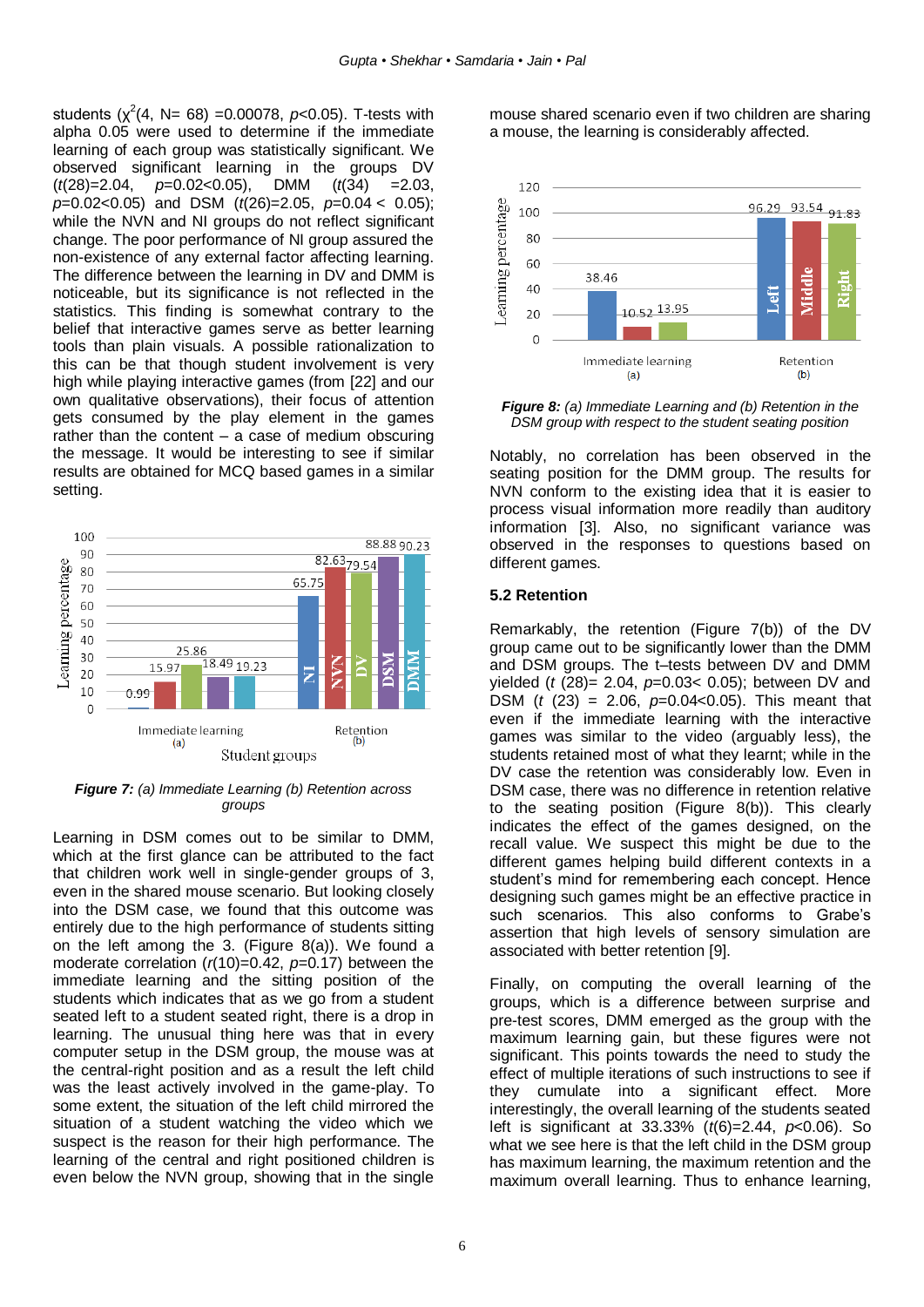the instruction should try to produce an experience which is similar to that of the child seated left in the multiple-user-single-mouse scenario with similar settings.

### **6. CONCLUSION**

Keeping in mind the fact that the content (in this case – malaria) could have a bearing upon these results, we can draw the following conclusions– (a) Student retention of concepts is highest in the multiple-usermultiple mice scenario, notably with single gender groups of three. (b) Students are not interested in plain verbal narration of concepts (refers to NVN), which closely resembles the case with many of the unskilled teachers in the developing regions. (c) Student retention is lowest when they are exposed to plain video without any active involvement, even when the immediate learning is high. (d) In the multiple-usersingle-mouse scenario, the left child has the maximum retention and overall learning.

Conclusion (a) is fairly basic and reinforces the longstanding concept [13] of the powerful effects of collaborative learning. More importantly in this context, it gives an answer to our question that employing multiple mouse applications in schools yield significantly successful learning outcomes as opposed to prevalent instruction modes. However, it should be noted that the intervention that was carried out was of one week duration and a more longitudinal deployment might give a better perspective on this issue. (b) is another straight-forward outcome which reinforces the idea that it is easier to process visual more readily than auditory information [3]. The first part of (c) is understandable in reference to the idea that active learning [6] evokes a student to think more and hence retention is more while playing as opposed to simply viewing. The second part of (c), it is not as obvious as to why the immediate learning from video is same as in game playing. One explanation could be that since the post test was conducted immediately after the instruction, the concepts were fresh in the memory of the students and hence there were no significant variations.

The entire rationale behind the observation (d) is difficult to formulate. As said before, the children who are in close proximity to the mouse might be getting too involved in play element of the games rather than the content, while the left child has the right proportion of involvement in the game and the content. As the Dual Coding theory [20] suggests, that different individuals process information differently and hence respond to different instruction styles, what we need is an instruction mode which combines the verbal, visual and kinesthetic styles in the right way. The left child does shed some light on how this combination should be approached, but its perfect recipe is still open to research.

## **7. REFERENCES**

[1] Abnett, C., Stanton, D., Neale, H and O'Malley, C. (2001) The effect of multiple input devices on collaboration and gender issues. *Proc. EuroCSCL,*  Maastricht*, 22 - 24 March, 2001*, 29-36. ACM, New York, USA.

[2] Azim Premii Foundation. http://www.azimpremjifoundation.org/html/CALP.htm

[3] Basil, M. (1994). Multiple resource theory I: Application to television viewing. *Communication Research*, Vol. 21, No. 2, 177-207.

[4] Bier, E. and Freeman S. (1991) MMM: a user interface architecture for shared editors on a single screen. *Proc. UIST,* South Carolina, USA, 11 – 13 November, 1991. ACM, New York, USA.

[5] Bloom B.S. and David R.K. (1956) *Taxonomy of Educational Objectives: The Classification of Educational Goals*. Handbook I. Longmans, Green, NY.

[6] Bonwell, C.; Eison, J. (1991). *Active Learning: Creating Excitement in the Classroom*. AEHE-ERIC Higher Education Report No.1. Washington, DC: The George Washington University, School of Education and Human Development.

[7] Dietz, P. and Leigh D. (2001). DiamondTouch: a multi-user touch technology. *Proc. UIST*, Orlando, Florida, 11 – 14 November, 2001 219-226*.* ACM, New York, USA.

[8] Garg, S., Robinson C., Tseng C., Underwood H., Anderson R., Pal J. (2009). MultiMath: Numeric keypads for math learning on shared personal computers. *Proc. ICTD* 2009, Doha, Qatar, 17-19 April, 2009, 492-493.

[9] Grabe, M. E. (2000). Packaging television news: The effects of tabloid on information processing and evaluative responses. *Journal of Broadcasting and Electronic Media*, 44, 581-598

[10] Infante, C., Hidalgo, P., Nussbaum, M., Alarcón, R. and Gottlieb, A. (2009). Multiple Mouse Based Collaborative One-to-One Learning. *Computers and Education 2009*.

[11] Inkpen, K., Booth, K. S., Klawe, M., and Upitis, R. (1995). Playing together beats playing apart, especially for girls. *Proc. CSCL*, Bloomington, Indiana**,** 1995**,** 177- 181.

[12] Inkpen, K., Ho-Ching, W., Kuederle, O., Scott, S.D., & Shoemaker, G. (1999). This is fun! We"re all best friends and we're all playing.: Supporting children"s synchronous collaboration. *Proc. CSCL*, 252- 259.